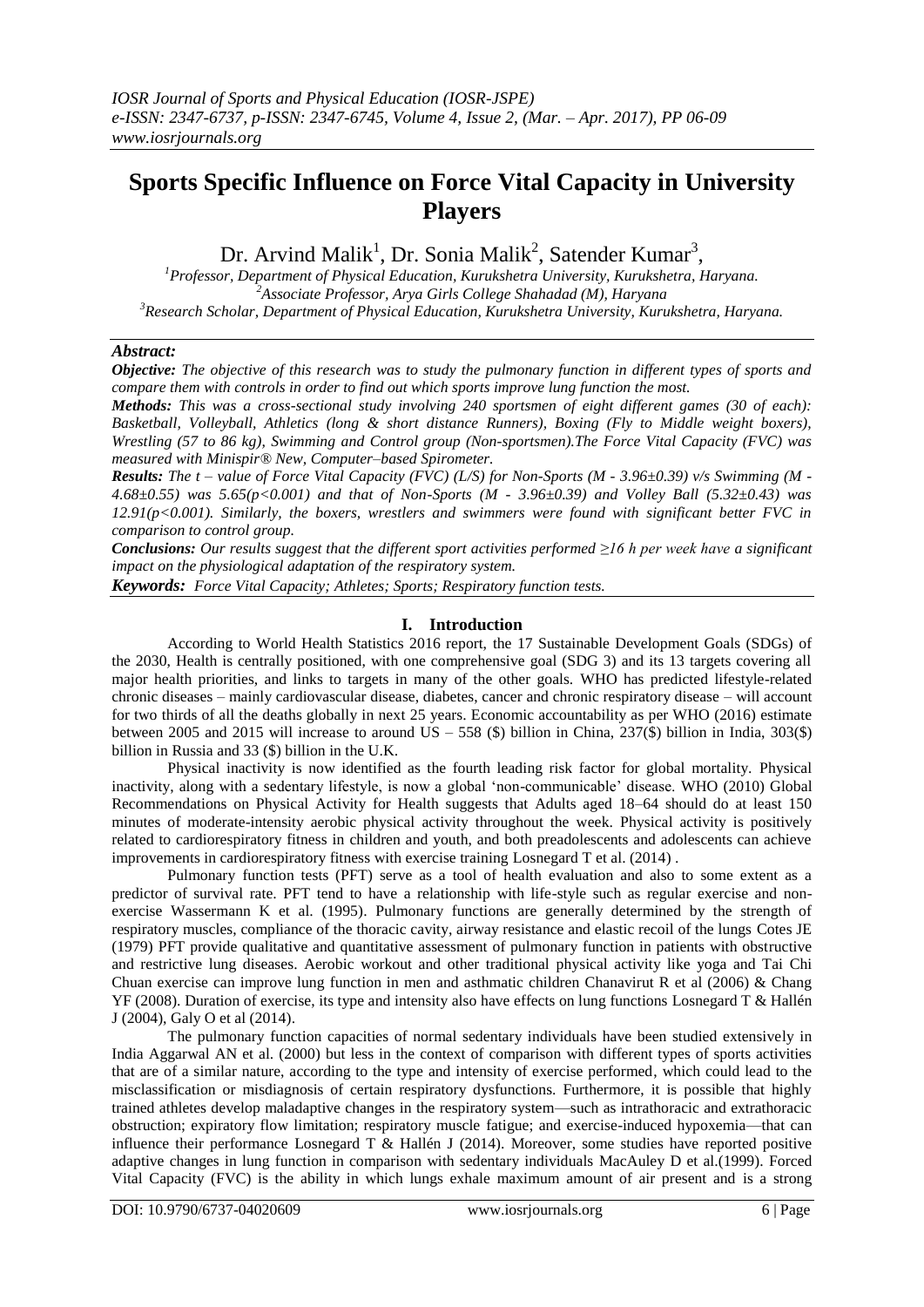indicator of lung function, which decline due to sedentary life style Jakes RW et al (2002). The purpose of this study was to examine and compare pulmonary function through Forced Vital Capacity (FVC) in different types of sports that are of a similar nature, according to the type and intensity of exercise performed i.e. Basketball, Volleyball, Boxing, Wrestling, Athletics, Swimming and compare them with controls in order to find out which sports improve lung function the most.

## **II. Methodology**

The present study was conducted on 240 subjects of eight different games (30 of each): Basketball  $(Age - 22.12 \pm 2.67 \& BMI - 21.32 \pm 1.62)$ , Volleyball  $(Age - 23.01 \pm 2.31 \& BMI - 21.01 \pm 1.54)$ , Athletics (Long Distance Runners) (Age – 23.62± 2.17 & BMI – 20.12±1.44), Athletics (Short Distance Runners) (Age  $-21.32 \pm 2.06$  & BMI – 22.02 $\pm$ 1.91), Boxing (Fly to Middle weight boxers) (Age – 22.62 $\pm$  2.06 & BMI – 21.32±1.51), Wrestling (57 to 86 kg) (Age – 23.62± 2.17 & BMI – 20.12±1.44) Swimming (Age – 22.22± 2.37 & BMI – 22.02 $\pm$ 1.37) and Control (Non-sportsmen) (Age – 22.19 $\pm$  2.11 & BMI – 23.82 $\pm$ 1.98). Only those players are selected in the sports category that represented their Universities/State (Haryana, India) in the All India Interuniversity/National in their respective sports discipline in 2016 and were engaging in that sport for ≥16 h per week. In non sportsmen category only those students were selected, who were pursuing their master's degree from Kurukshetra University and had never participated in any competitive sports. The Force Vital Capacity (FVC) was measured with Minispir® New, Computer–based Spirometer, Medical International Research S.r.l. -via del Maggiolino 125, 00155 Roma, Italy - P.IVA IT04564101006, USA - MIR Medical International Research USA.

### **III. Results Table – 1:** Analysis various (ANOVA) For Force Vital Capacity (FVC) Liters/seconds in the subjects of various categories

| <b>Sources of Variation</b> | <b>Sum of squares</b> | df  | Mean square variance | <b>F.</b> Value |         |
|-----------------------------|-----------------------|-----|----------------------|-----------------|---------|
| Between Groups              | 65.970                |     | 9.42                 | $33.23**$       | < 0.001 |
| With in Groups              | 77.71                 | 274 | 0.28                 |                 |         |
| Total                       | 143.68                | 281 |                      |                 |         |

*\*\* - significant at 1% level (P <0.01)*

For the Force Vital Capacity (FVC) L/S in the Subjects of various categories the F value is 33.23, which is more than the table value at 0.01 levels of significance. As F value is significant, it indicates that there exists significant difference within and between the all eight categories of subjects for Force Vital Capacity (FVC) L/S.

| Table – 2: Significance of difference between Mean of Non-Sports persons and players of various Sports |
|--------------------------------------------------------------------------------------------------------|
| Categories for Force Vital Capacity (FVC)                                                              |

| Sr.<br>No. | <b>Categories</b>             | First<br>Mean<br>of<br>Group | Mean of<br><b>Second Group</b> | S.E.D. | <b>T-Value</b> |
|------------|-------------------------------|------------------------------|--------------------------------|--------|----------------|
| -1.        | Non-Sports v/s Basket Ball    | $3.96 \pm 0.39$              | $5.29 \pm 0.57$                | 0.14   | $13.47**$      |
| 2.         | Non-Sports v/s Athletic (SDR) | $3.96 \pm 0.39$              | $4.23 \pm 0.57$                | 0.15   | $2.04*$        |
| 3.         | Non-Sports v/s Athletic (LDR) | $3.96 \pm 0.39$              | $4.29 + 0.57$                  | 0.18   | $2.25*$        |
| 4.         | Non-Sports v/s Swimming       | $3.96 \pm 0.39$              | $4.68 \pm 0.55$                | 0.15   | $5.65**$       |
| 5.         | Non-Sports v/s Volley Ball    | $3.96 \pm 0.39$              | $5.32+0.43$                    | 0.14   | $12.91**$      |
| 6.         | Non-Sports v/s Boxing         | $3.96 \pm 0.39$              | $4.64 \pm 0.57$                | 0.11   | $6.67**$       |
| 7.         | Non-Sports v/s Wrestling      | $3.96 \pm 0.39$              | $4.66 \pm 0.40$                | 0.13   | $7.06**$       |

According to above table the significant difference in the means of Force Vital Capacity (FVC) between the non-sportsmen and sportsmen of various categories, it is indicated that mean Force Vital Capacity (FVC) of non-sportsmen and basketball is 3.96 and 5.29 respectively and the t-value is 13.47(p< 0.001, one tail test). Whereas, when FVC (L/S) of non-sportsmen (M - 3.96±0.39) and Athletes (Short Distance Race) (M - 4.23±0.57) were compared the t-value is found to be 2.04 (p< 0.021, one tail test). Similarly, the mean Force Vital Capacity of non-sportsmen (M - 3.96±0.39 L/S) and Athletes (Short Long Distance Race) (M - 4.29±0.57 L/S) with  $t -$  value 2.25 ( $p < 0.022$ , one tail test).

The t – value of Force Vital Capacity (FVC) (L/S) for Non-Sports (M - 3.96 $\pm$ 0.39) v/s Swimming (M -4.68 $\pm$ 0.55) was 5.65(p<0.001) and that of Non-Sports (M - 3.96 $\pm$ 0.39) and Volley Ball (5.32 $\pm$ 0.43) was 12.91(p<0.001). Whereas, when the mean Force Vital Capacity (L/S) of Boxers (M - 4.29 $\pm$ 0.57 L/S) and Wrestlers (M - 4.66 $\pm$ 0.40) were compared with non sportsmen the t – value (one tail test) were 6.67 (p< 0.002) and  $7.06$  ( $p < 0.002$ ) respectively.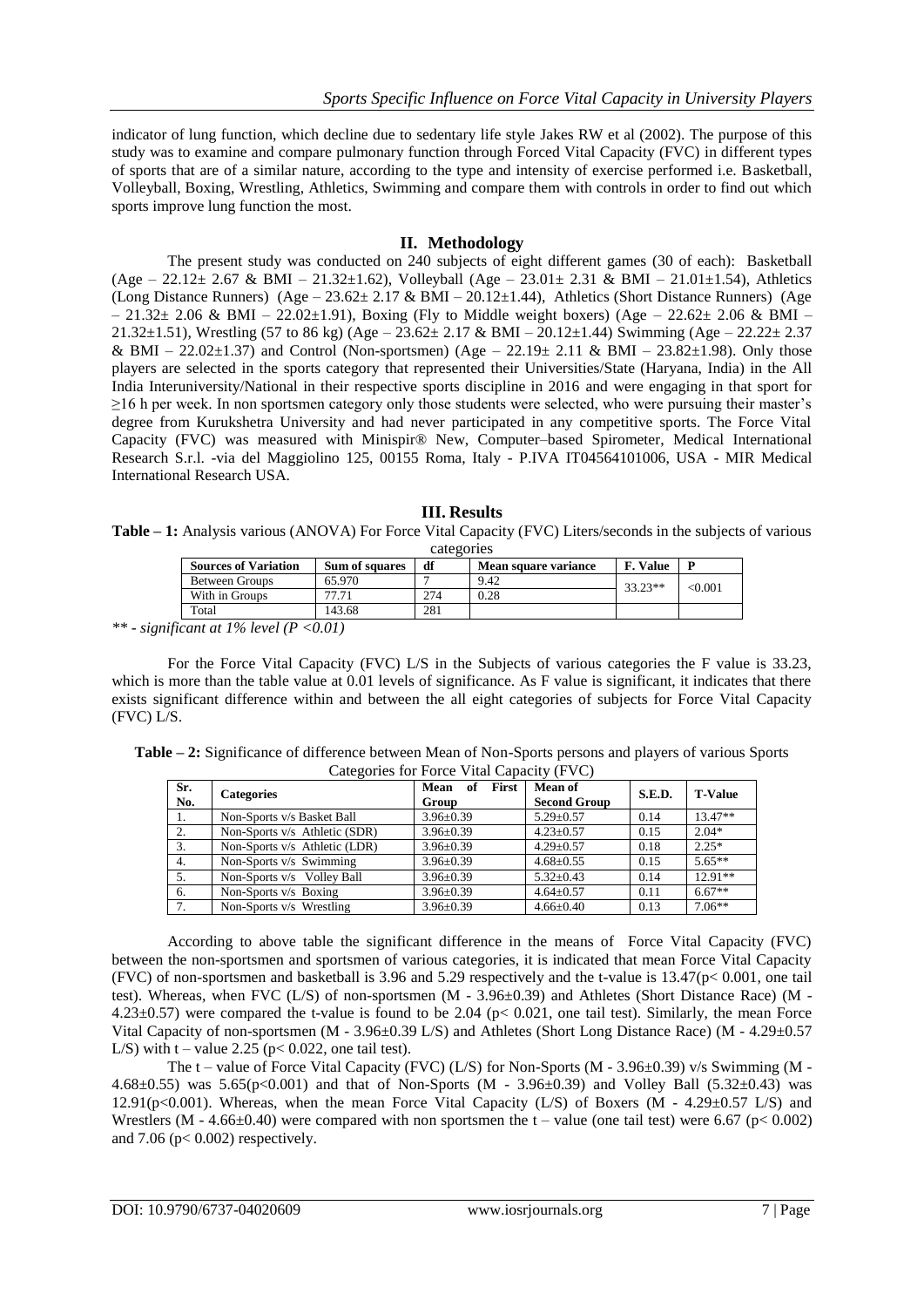## **IV. Discussion Of Results**

According to results t - value for one tail test is found to be significant, when different categories were compared with the nonsportsmen i. e. Basketball - 13.47 (p< 0.001), Athletes (Short Distance Race) - 2.04 (p< 0.021), Athletes (Long Distance Race) - 2.25 (p< 0.022), Swimming - 5.65(p<0.001), Volley Ball 12.91(p<0.001), Boxers - 6.67 (p< 0.002) and Wrestlers - 7.06 (p< 0.002). The results discussed above indicate that players of basketball, Volleyball, athletes (both LDS and SDS), Boxers and Swimmers who have at least represented university and state (Haryana) had higher values of FVC compared to the controls. It contrasts with previous reports which found that all athletes, regardless of the sport, had higher lung volumes than physically inactive persons Armour J et al.(1993), Mehrotra PK et al. (1998), Jakes RW et al.(2002), Janssen I (2009), Sable M et al.(2012), Shin YS et al. (2016).Mazic S et al. (2006) found that in Serbian elite Basketball, water polo players and rowers had statistically higher vital capacity (VC), forced vital capacity (FVC), forced expiratory volume in one second (FEV1) than the healthy sedentary control individuals. Shin YS et al. (2016) reported that the respiratory function of Korean wrestling athletes is better than that of non-athletes as analysis of the FVC graph revealed that the Korean wrestlers, athletes and the non-athletes were significantly different. The respiratory muscles of the athletes were anticipated to be better than those of the non-athletes.

In a cross-sectional study conducted by Myrianthefs et al. (2014), which included 276 athletes engaged in various sports, the results were similar to those obtained in our study. One possible explanation is that every sport differs in terms of the type and intensity of the exercise involved, which varies by season, as well as that there are sport-specific adaptations of body composition, a phenomenon known as "sport-specific morphological optimization‖ Berglund L. et al. (2011). Sabe M et al. (2012) swimming exercise affects lung volume measurements as respiratory muscles including diaphragm of swimmers are required to develop greater pressure as a consequence of immersion in water during respiratory cycle, thus may lead to functional improvement in these muscles and also alterations in elasticity of lung and chest wall or of ventilatory muscles, leading to an improvement in forced vital capacity and other lung functions of swimmers than runners. It is recognized that the respiratory muscles will adapt to aerobic training Losnegard T et al (2014). Most aerobic athletes have very well trained respiratory muscles from their sport alone. However, it is not known if additional respiratory muscle training could elicit positive adaptations within the aerobically trained athlete that would make the ventilatory process more efficient. During competition athletes will take thousands of breaths. Like all other skeletal muscles, the pulmonary muscles when engaging in aerobic metabolism require oxygen. The fatigue resistance of this process is related to the training status of the muscle. If the muscle is more endurance trained, then it will be less likely to constrain ventilation and exercise performance.

Akabas et al. (1989) an increase in aerobic enzymes during exercise in humans would equate to more efficient energy utilization of the respiratory muscles and lower fatigueability. Boutellier U et al. (1992) suggest resistance training offers some benefit to fatigue resistance in untrained students. The research also suggests that inspiratory muscles, like all other skeletal muscles, adapt according to the stress placed on them. William E et al.(2002) because the subjects had trained their pulmonary muscles, they were able to increase ventilation. The increase in Ventilation in L/min and decrease in Respiratory rate in the training group indicated that the Powerlung device increased the strength of the respiratory muscles. The increased strength of the respiratory muscles allowed the subjects to perform more work (i.e. move more air) while breathing fewer times.

As the lung volumes depend on height, higher values are expected in all tall athletes Laszlo (2006). We found higher value of FVC in basketball and Volleyball players, who were significantly taller than other sportsmen and controls. There was no difference in height among Wrestlers, Boxers, Athletes and swimmers , it would suggest that although height and age are the most commonly used predictive factors for lung volumes, other factors, thoracic diameter and trunk length, may predict lung volume in athletes. It is therefore likely that both anatomical and mechanical factors may account for differences in lung volume Cotes JE et al. (2001) & Lazovic B et al. (2015).Our results suggest that the type of sport has a significant impact on respiratory adaptation. Because of these sport-specific differences, there is a need for further investigations examining sports specific and exercise specific; the influence of the duration, severity, and intensity of exercise; the early years of training; respiratory muscle strength; and specific genetic influences.

## **V. Conclusion**

This study agrees with previous reports and supports that regular exercise improves lungs functions. The study revealed that the sedentary subject's performance on FVC was poorer when compared with sportsmen who have been engaged in sports for ≥16 h per week and represented their Universities/State (Haryana, India) in the All India Interuniversity/National in Basketball, Volleyball, Boxing, Wrestling, Athletics and Swimming. Volleyball and Basketball players were having highest value of FVC. However, although the unique anthropometric characteristics of successful players of Volleyball and basketball have, as previously mentioned, been shown to be mostly attributable to genetic endowment, it remains unclear whether the superior lung function found in such athletes is due to genetic influences or to the specific pattern of exercise.